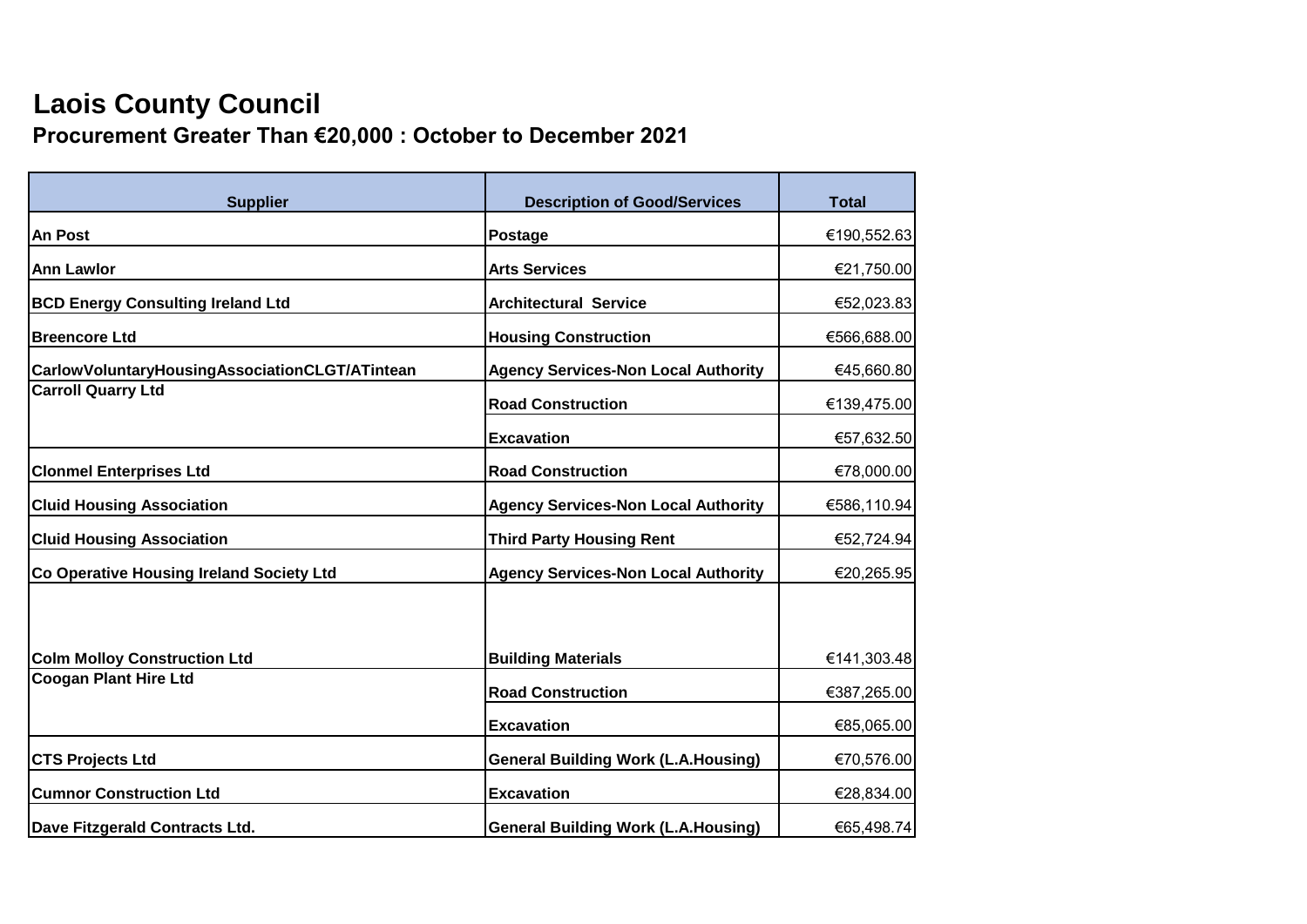| Derek Kenny T/A Derek Kenny Heating & Plumbing        | <b>Plumbing Services</b>                   | €35,542.00    |
|-------------------------------------------------------|--------------------------------------------|---------------|
| <b>Desarc Ltd T/A De Siun Architects</b>              | <b>Architectural Service</b>               | €36,986.86    |
| <b>Dublin Analytical Instruments Ltd</b>              | <b>Labortory Equipment</b>                 | €50,631.11    |
| <b>Dunnes Bros Ltd</b>                                | <b>General Building Work (L.A.Housing)</b> | €460,249.50   |
|                                                       | <b>Excavation</b>                          | €72,906.50    |
|                                                       | <b>Plumbing Services</b>                   | €20,198.00    |
| DW Walsh Architects & Project Managers Ltd            | <b>Architectural Service</b>               | €27,911.02    |
| <b>Ecopoint Ltd</b>                                   | <b>Electrical Equipment</b>                | €51,400.00    |
| <b>Eircom Ltd</b>                                     | <b>Construction Services</b>               | €36,863.38    |
| Frank C. Murray & Sons Construction Ltd.              | <b>Library Construction</b>                | €379,837.63   |
| <b>Fuel Card Services Ltd</b>                         | <b>Diesel</b>                              | €62,252.69    |
| <b>Haley Sharpe Design Ltd</b>                        | <b>Other Consultancy</b>                   | €20,605.00    |
| Home for Life Ltd Partnership                         | <b>Third Party Housing Rent</b>            | €34,241.11    |
| <b>Housing Association for Integrated Living HAIL</b> | <b>Agency Services-Non Local Authority</b> | €27,221.00    |
| I Care Housing CLG                                    | <b>Agency Services-Non Local Authority</b> | €32,523.60    |
| I.S.P.C.A.<br>No 5 A/c                                | <b>Agency Services-Non Local Authority</b> | €38,293.00    |
| <b>J Davis Construction Ltd</b>                       | <b>General Building Work (L.A.Housing)</b> | €21,436.00    |
| <b>John Ryan Construction Ltd</b>                     | <b>Housing Construction</b>                | €46,516.00    |
| K & J Townmore Construction Ltd                       | <b>Housing Construction</b>                | €1,464,299.81 |
| <b>Kelly RAC Ltd</b>                                  | <b>Repairs &amp; Maint - Buildings</b>     | €35,365.00    |
| <b>Killaree Lighting Services Ltd</b>                 | <b>Electrical Services</b>                 | €221,871.47   |
| <b>Killarue Contracts Ltd</b>                         | <b>Building Materials</b>                  | €31,879.64    |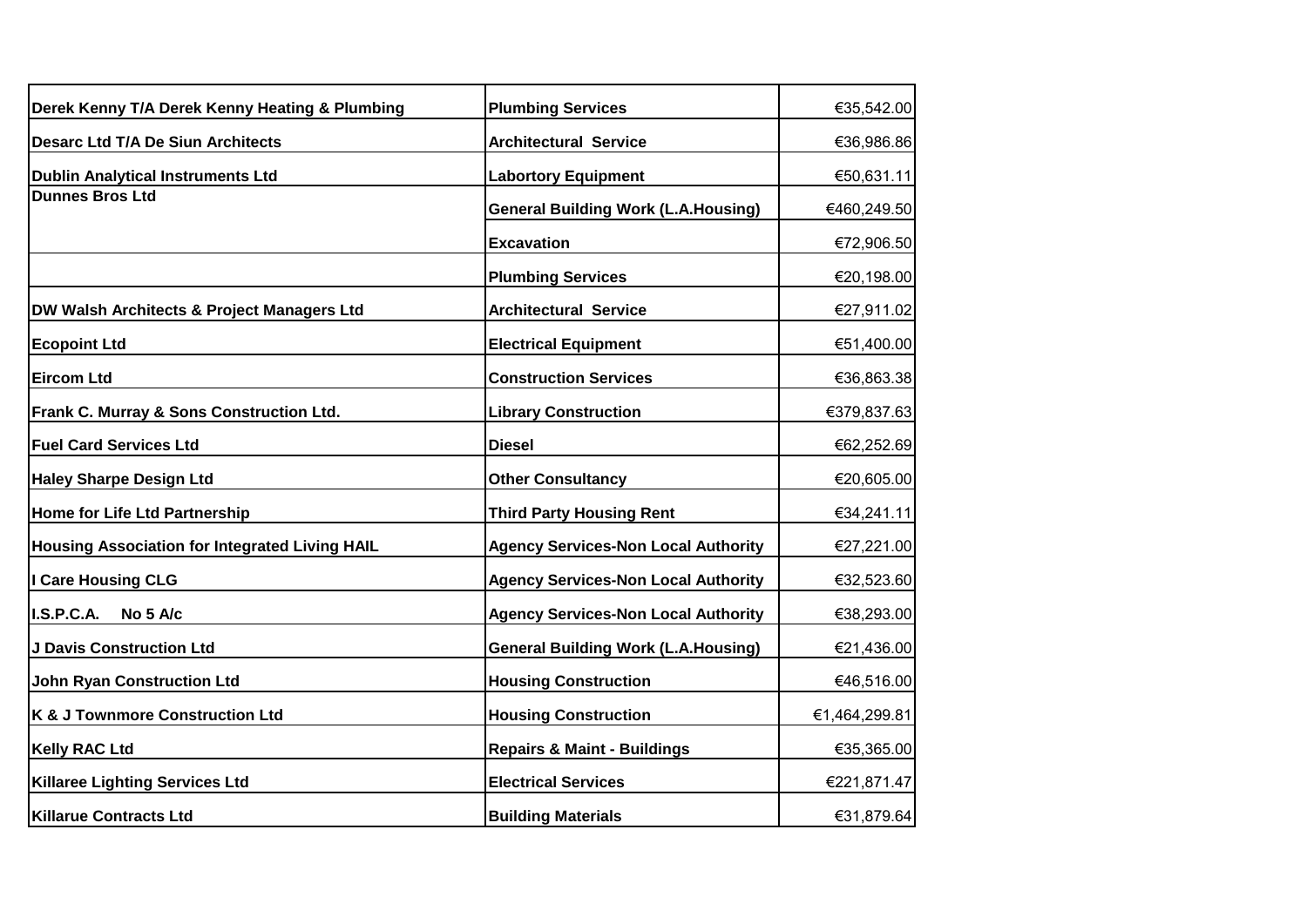| Kilsaran Roadsurfacing & Contracting              | <b>Road Construction</b>                   | €739,373.11 |
|---------------------------------------------------|--------------------------------------------|-------------|
|                                                   | <b>Excavation</b>                          | €98,424.05  |
| <b>Land Use Consultants Ltd</b>                   | <b>Other Consultancy</b>                   | €30,881.61  |
| Laois Arts Theatre Co T/a Dunamaise Arts Centre   | <b>Arts Services</b>                       | €22,500.00  |
| <b>Liam Campion</b>                               | <b>General Building Work (L.A.Housing)</b> | €21,881.00  |
| Lizpat Properties Ltd. t/a Power Property         | <b>Valuation of Property</b>               | €21,525.00  |
| Matthew Mahon                                     | <b>Plant Hire</b>                          | €24,209.00  |
| <b>Midlands Simon Community</b>                   | Rent                                       | €20,850.00  |
| Murphy Geospatial Ltd                             | <b>Surveying</b>                           | €81,733.50  |
| <b>Noel Lawler Green Energy Sols Ltd</b>          | <b>County Hall Maintenance</b>             | €57,332.38  |
| O Callaghan Moran & Associates                    | <b>Other Consultancy</b>                   | €33,095.61  |
| O'Brien Finucane Architects Ltd                   | <b>Architectural Service</b>               | €26,856.83  |
| Park Plant Hire Ltd T/A Killeen Civil Engineering | <b>Road Construction</b>                   | €207,682.71 |
| <b>Parklawn Tree Services Ltd</b>                 | Repairs & Maint - Parks & Other Areas      | €27,400.00  |
| <b>Portarlington Leisure Centre Ltd</b>           | <b>Membership Fees</b>                     | €54,838.00  |
| <b>Portlaoise Innovation DAC</b>                  | <b>Stamp Duty</b>                          | €122,325.00 |
| <b>Priority Geotechnical Ltd</b>                  | <b>Site Investigation</b>                  | €68,912.99  |
| <b>Respond</b>                                    | <b>Agency Services-Non Local Authority</b> | €40,881.13  |
| <b>Respond Ltd</b>                                | <b>Agency Services-Non Local Authority</b> | €994,673.00 |
| <b>Respro Ltd</b>                                 | <b>Fire Equipment</b>                      | €42,773.25  |
| <b>Roadplan Consulting Ltd.</b>                   | <b>Engineering Consultancy</b>             | €71,899.65  |
| Roadstone Ltd                                     | <b>Road Construction</b>                   | €66,601.16  |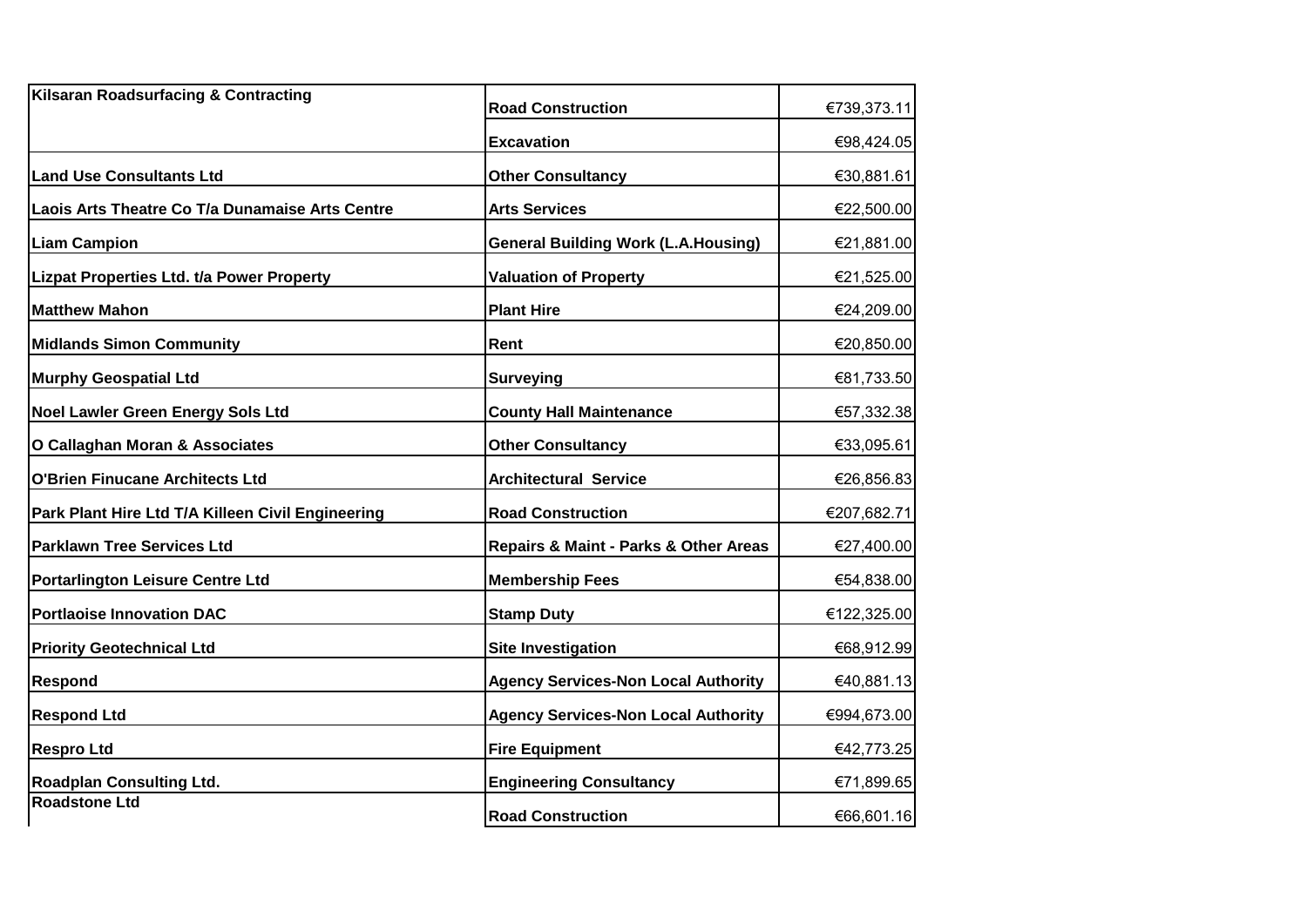|                                             | <b>Excavation</b>                          | €581,759.83    |
|---------------------------------------------|--------------------------------------------|----------------|
| Rookery Consulting Ltd T/A Solar Electric   | <b>Electrical Services</b>                 | €53,533.00     |
| <b>RPS Consulting Engineers</b>             | <b>Other Consultancy</b>                   | €31,823.38     |
| Sophia Housing Association Co. Ltd          | <b>Agency Services-Non Local Authority</b> | €327,392.15    |
| <b>Southpaw Pictures Ltd</b>                | <b>Arts Services</b>                       | €61,870.23     |
| <b>SSE Airtricity Utility Solutions Ltd</b> | <b>Togher Enterprise Works</b>             | €87,015.37     |
| <b>Tetra Ireland Communications Ltd</b>     | <b>Fire Equipment</b>                      | €27,127.04     |
| Three Ireland (Hutchison) Ltd               | <b>Communication Charges</b>               | €43,618.64     |
| <b>Total Highway Maintenance Ltd.</b>       | <b>Plant Hire</b>                          | €25,200.00     |
|                                             | <b>General Building Work</b>               | €20,280.00     |
|                                             | <b>URDF</b>                                | €192,211.90    |
|                                             | <b>Excavation</b>                          | €673,425.86    |
|                                             | <b>Traffic Management (Incl. Crew)</b>     | €40,550.00     |
| <b>Vincent O'Shea</b>                       | <b>Arts Services</b>                       | €60,282.87     |
| Viridian Energy Ltd T/A Energia             | <b>Electricity Consumption</b>             | €326,630.21    |
| <b>Westside Civil Engineering Ltd</b>       | <b>General Building Work (L.A.Housing)</b> | €125,307.00    |
| <b>Wills Bros Ltd</b>                       | <b>Togher Enterprise Works</b>             | €108,112.03    |
| <b>GRAND TOTAL</b>                          |                                            | €11,461,245.62 |

## **Notes:**

• Payments in respect of purchase orders are inclusive of VAT where appropriate

• Payments to suppliers are net of Witholding Tax where applicable.